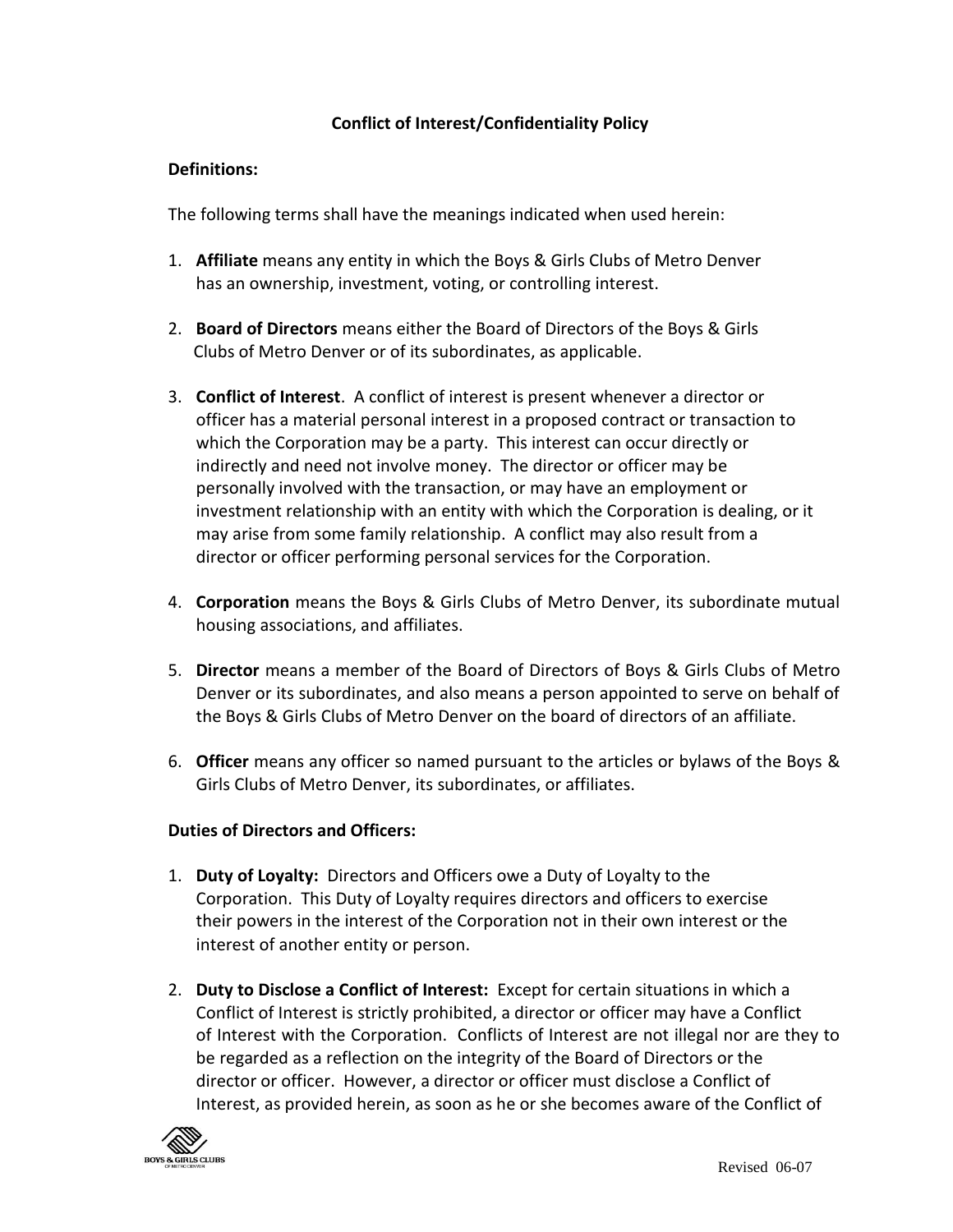Interest and certainly before the Corporation takes action on the matter. In order to aid the Corporation in determining when a potential for a Conflict of Interest exists, directors and officers will annually complete the attached potential Conflict of Interest Disclosure Statement.

- 3. **Duty to Refrain from a Conflict of Interest:** In certain situations, as stated below, a Conflict of Interest is strictly prohibited
	- a) No director or officer shall participate in the selection, award or administration of a contract to be paid with federal funds if a real or apparent Conflict of Interest would be involved. Such a Conflict of Interest would arise when the director or officer, or any member of his or her immediate family, his or her partner, or an organization which employs or is about to employ the director or officer, family members, or partners, has a financial or other interest in the firm selected for an award.
	- b) No director or officer shall solicit nor accept gratuities, favors, or anything of monetary value in excess of \$100.00, in the aggregate from a single source, from contractors or subcontractors, where the contract or subcontract is to be paid with federal funds or any other source.
	- c) No director or officer shall directly receive a loan from the Corporation.
	- d) No director or officer shall directly receive compensation either through salary, commission, or payment upon invoice, from the Corporation. This prohibition shall not apply to employees of the Boys & Girls Clubs of Metro Denver or its subordinates who are required by their employer to be a director or officer of the Boys & Girls Clubs of Metro Denver or its subordinates.
	- e) No director or officer shall directly receive compensation for exercising their duties as director or officer of the Corporation, except for the reimbursement of expenses.
- 4. **Duty to Preserve Corporate Opportunity:** Before a director or officer engages in a transaction which he or she should know may be of interest to the Corporation, the director or officer should disclose the transaction to the Board of Directors or the Affiliate in writing and in sufficient detail and with adequate advance notice to enable the Board of Directors or the Affiliate to act or decline to act with regard to such transaction in a timely manner.
- 5. **Duty of Confidentiality:** A director or officer should not disclose information about the Corporation's future plans or present activities unless they are already known by the public or are of public record.

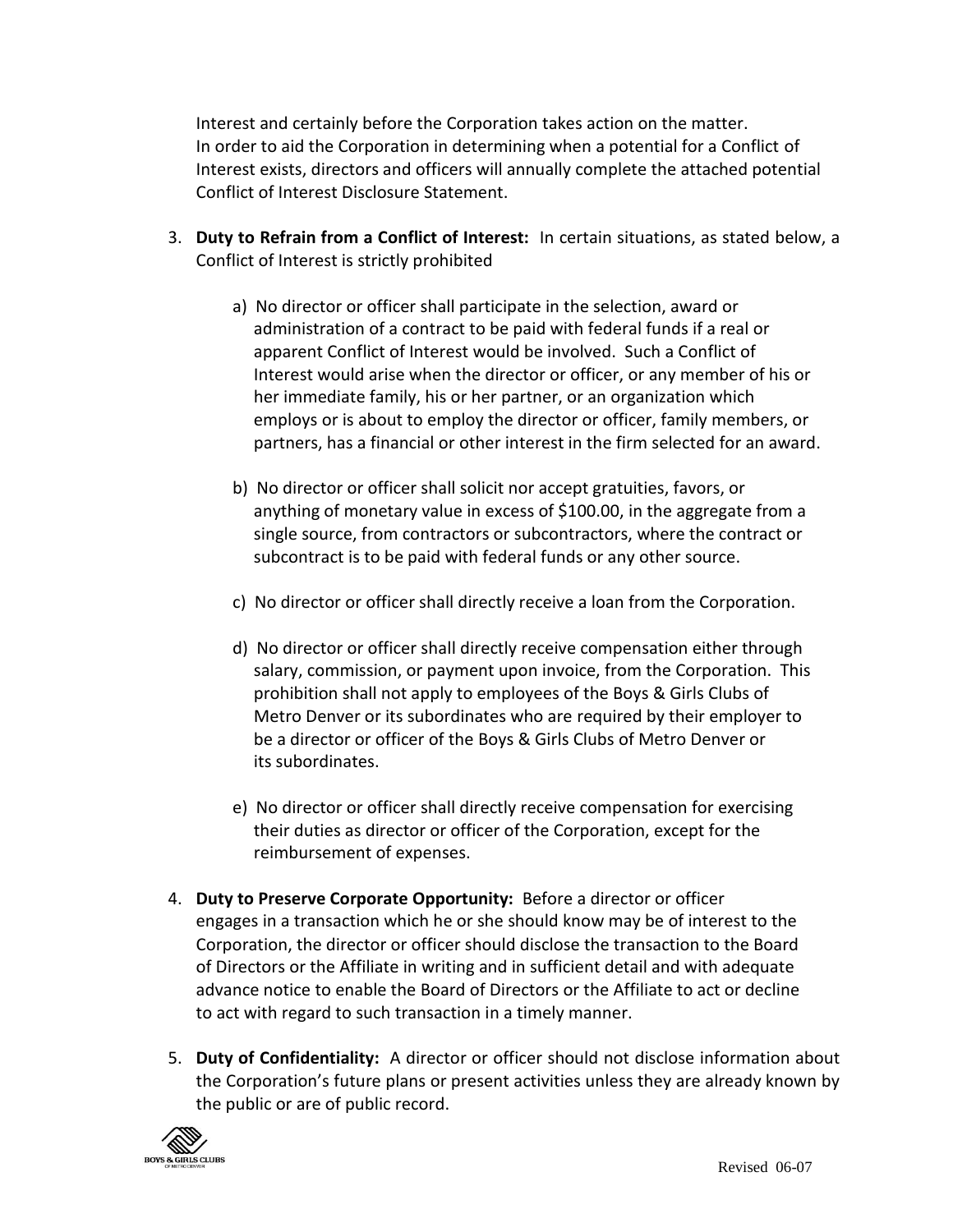6. **Duty of Familiarity with Policies:** Directors and officers will attest annually to their familiarity with these policies.

## **Procedure for Addressing Conflicts of Interest**

- 1. **Disclosure:** Whenever a director or officer becomes aware of a Conflict of Interest in his or her personal situation, or has any doubt as to any activity, interest or relationship which could be construed as a Conflict of Interest, such individual shall promptly report the fact in writing to the Board of Directors or to the Chief Executive Officer of any Affiliate. If the director or officer does not become aware of the Conflict of Interest prior to the presentation of such matter before the Board of Directors or the Affiliate, the disclosure shall be made orally as a soon as he/she becomes aware of the Conflict of Interest during the meeting and shall be followed up with a written disclosure directed to the Board of Directors or the Affiliate.
- 2. **Recording:** The secretary to the Board of Directors shall assure that the disclosure is recited in full in the minutes of the Board of Directors at which the matter relating to the Conflict of Interest was discussed. The minutes shall also show that the director or officer did not participate in the discussion of the matter or in the vote, as required herein.
- 3. **Limited Disclosure:** Where possible, the director or officer shall fully disclose the existence of a Conflict of Interest and its nature (e.g., those arising from financial or family relationships, or professional or business affiliations). However, if a director or officer cannot reveal the nature of his or her Conflict of Interest, such director or officer shall inform the Board of Directors or any affiliate of the existence of a Conflict of Interest and state that the details can not be disclosed.
- 4. **Recusal:** The Director or officer with a Conflict of Interest shall recuse him or herself from participation in any discussions of the matter before the Board of Directors or any committee thereof, or any affiliate, and shall not participate in any vote thereon. However, the presence of the director or officer with a Conflict of Interest may count toward a quorum.

# **Duty of the Board of Directors when a Conflict of Interest is Disclosed**

- 1. **Duty Act in Good Faith:** The disclosure of a Conflict of Interest does not prohibit the disinterested Board of Directors from approving the matter involving the Conflict of Interest. However, the Board of Directors must provide a disinterested review of the matter, and must act in good faith.
- 2. **Duty to Determine the Best Interests of the Corporation:** In acting on a matter involving a Conflict of Interest, the Board of Directors must determine that the

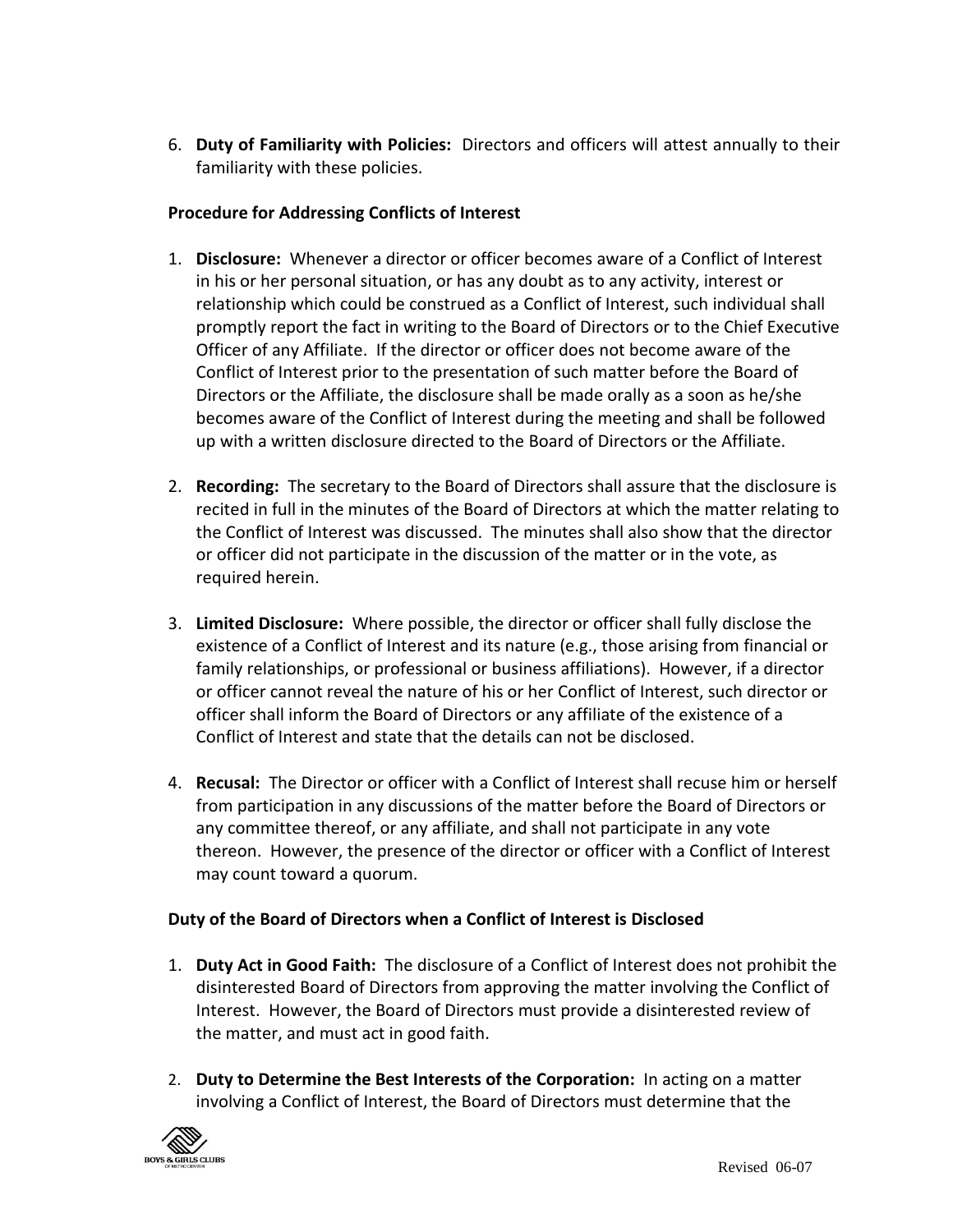matter is fair to the Corporation and must consider the best interests of the Corporation. The facts indicating fairness and how the corporation's best interests are served must be stated in the resolution approving the matter.

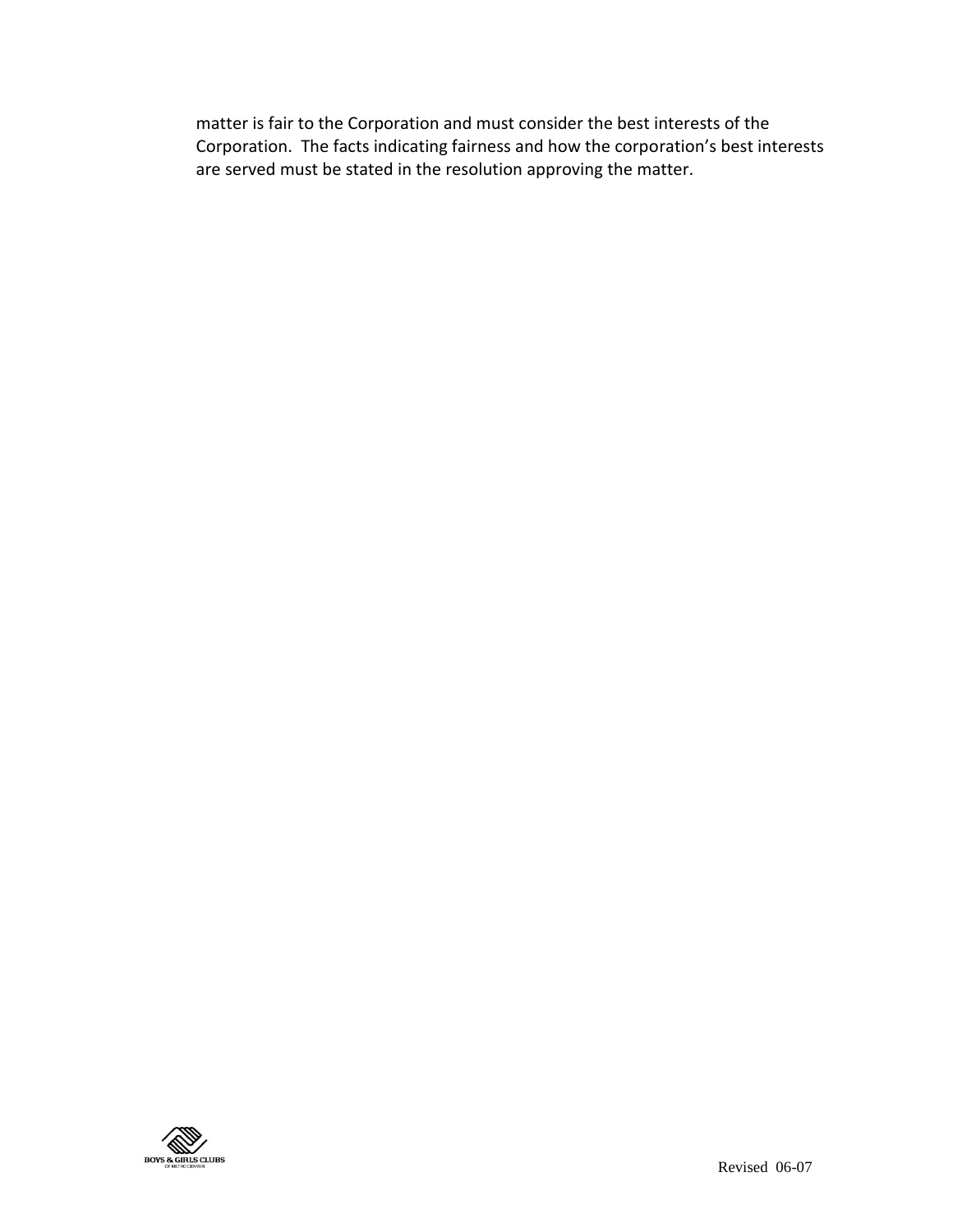

## **Potential Conflict of Interest Disclosure Statement**

Name: The Contract Contract Office/Position Held:  $\bullet$  Office/Position Held:  $\bullet$ 

In responding to these questions, please note that a "yes" answer does not imply that the relationship or transaction was necessarily inappropriate.

1) Are you an officer or director of any corporation with which the Boys & Girls Clubs of Metro Denver (the Organization) has business dealings\*, other than as a member of the Organization?

Yes\_\_\_\_\_\_\_\_\_ No\_\_\_\_\_\_\_\_

If the answer to the foregoing question is "yes," please list the names of such corporations, the office held and the appropriate dollar amount of business involved with the Organization for last year.

\_\_\_\_\_\_\_\_\_\_\_\_\_\_\_\_\_\_\_\_\_\_\_\_\_\_\_\_\_\_\_\_\_\_\_\_\_\_\_\_\_\_\_\_\_\_\_\_\_\_\_\_\_\_\_\_\_\_\_\_\_\_\_\_\_\_ \_\_\_\_\_\_\_\_\_\_\_\_\_\_\_\_\_\_\_\_\_\_\_\_\_\_\_\_\_\_\_\_\_\_\_\_\_\_\_\_\_\_\_\_\_\_\_\_\_\_\_\_\_\_\_\_\_\_\_\_\_\_\_\_\_\_ \_\_\_\_\_\_\_\_\_\_\_\_\_\_\_\_\_\_\_\_\_\_\_\_\_\_\_\_\_\_\_\_\_\_\_\_\_\_\_\_\_\_\_\_\_\_\_\_\_\_\_\_\_\_\_\_\_ 2) Do you, or does any member of your family, have a financial interest in, or receive any remuneration or income from any business organization with which the Organization has business dealings? Yes No If the answer to the foregoing question is "yes," pleas supply the following information: a. Names of business organizations in which such interest is held and the person(s) by whom such interest is held: \_\_\_\_\_\_\_\_\_\_\_\_\_\_\_\_\_\_\_\_\_\_\_\_\_\_\_\_\_\_\_\_\_\_\_\_\_\_\_\_\_\_\_\_\_\_\_\_\_\_\_\_\_\_\_\_\_\_\_\_\_\_\_\_\_\_ \_\_\_\_\_\_\_\_\_\_\_\_\_\_\_\_\_\_\_\_\_\_\_\_\_\_\_\_\_\_\_\_\_\_\_\_\_\_\_\_\_\_\_\_\_\_\_\_\_\_\_\_\_\_\_\_\_\_\_\_\_\_\_\_\_\_

\_\_\_\_\_\_\_\_\_\_\_\_\_\_\_\_\_\_\_\_\_\_\_\_\_\_\_\_\_\_\_\_\_\_\_\_\_\_\_\_\_\_\_\_\_\_\_\_\_\_\_\_\_\_\_\_\_\_\_\_\_\_\_\_\_\_